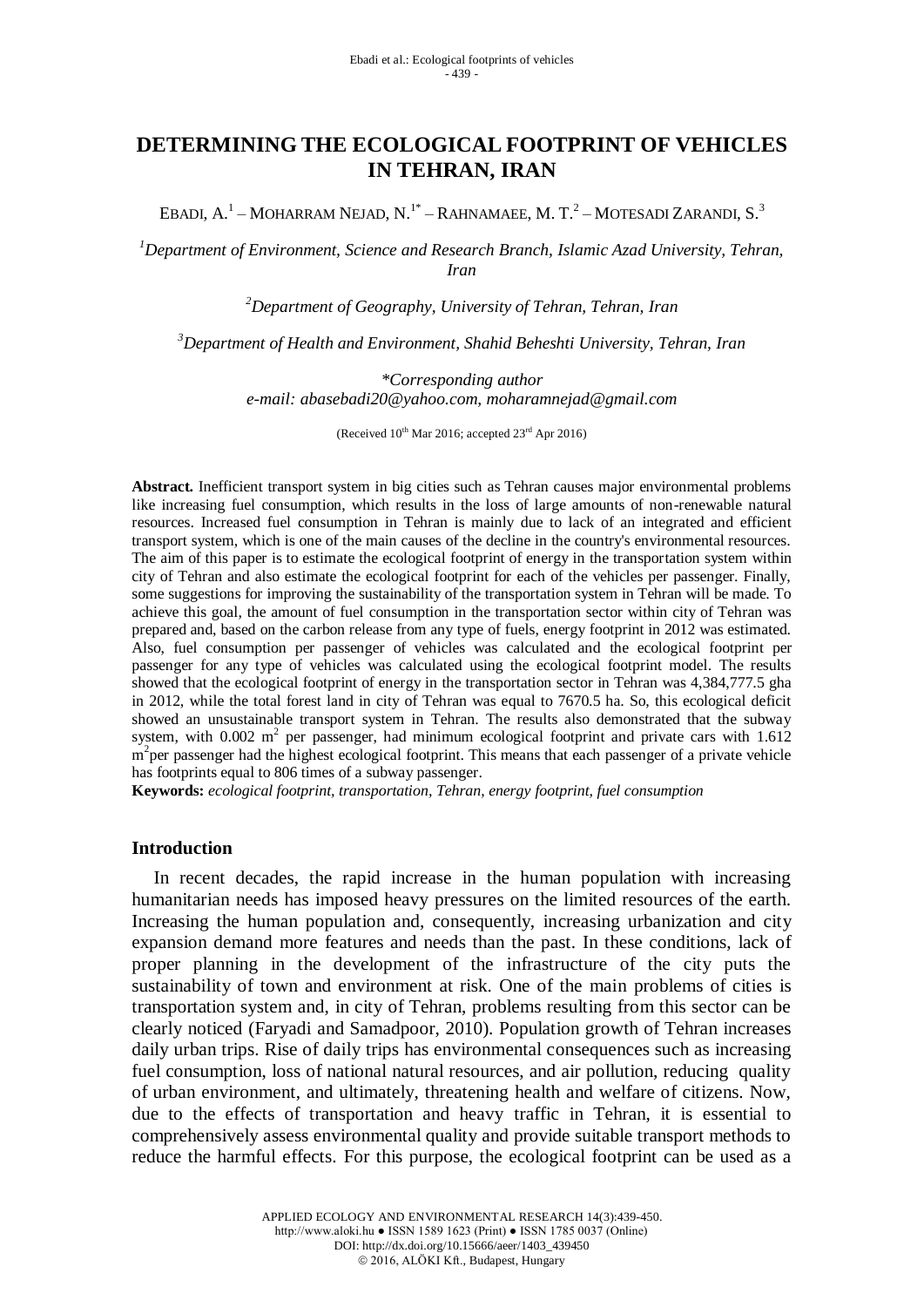quantitative and comprehensive method for determining the quality of urban environment. The concept of the ecological footprint, for the first time, was introduced by William Rees and Mathis Wackernagel in 1996 at University of British Columbia, Canada. The ecological footprint reflects the amount of consumption or demand for natural goods and services. Ecological footprint is equivalent to the amount of land or water surface, which provides the consumption needs of the community or absorbs the produced waste by them. In other words, the ecological footprint reflects the effects that societies put on the nature due to their life style (Peters and Schouten, 2010). Innovation of ecological footprint method is that, unlike traditional methods, environmental impact assessment is not entirely qualitative and, in this method, there is a factual basis for decision-making, which makes the amount of consumption to the "earth" (Sarayiand Zarei, 2009). Therefore, in the ecological footprint method, evaluation and comparison of the consumption amount of environmental resources have been used in cities and urban neighborhoods (Samadpoor and Faryadi, 2008).

# **Review of Literature**

In recent years, ecological footprint has been used as a tool for assessing the urban and environmental resources, in different countries. Including, Philip Woods in 2004, calculated amount of ecological footprint for the north shores of Sydney (Woods, 2005).

Mark Anielski and Jeffrey Wilson in 2005 calculated ecological footprint of Canada and its various cities including Vancouver, Calgary, Edmonton and other cities and then compared with the ecological footprint of other countries. (Wilson and Anielski, 2005).

Footprint of transportation in the United States of America, Considering all kinds of vehicles ranging from private cars and trucks, motorcycles and buses, rail and air transport and passenger boats, and regarding this point that how much CO2 is released to atmosphere for consuming per KWH of each fuel, was estimated at 1.94 global hectares (McIntyre et al., 2007).

In Great Britain in 2003, with regard to the water, air and rail transport , metro, buses, cars, motorbikes and scooters, and regarding infrastructures, ecological footprint of transportation of 0.67 Global hectares was calculated (Barret and Simmons, 2003).

Footprint of transportation in the city of Adelaide in Australia with regard to the use of private vehicles like cars and trucks, motorcycles, buses, rail and air transport and passenger boats was calculated as 0.66 Global hectares per capita (Agrawal et al., 2006).

In the city of Kermanshah in western Iran, considering the amount of diesel and gasoline consumption by public and private vehicles such as buses, minibuses and cars and motorcycles, the ecological footprint of transportation was estimated at 0.32 hectares (Gharakhluo et al., 2013).

In this study, we used the ecological footprint model to calculate the energy footprint in the transportation sector in city of Tehran. Also, we calculated the energy footprint of each of the vehicles per passenger and, finally, based on the results, recommendations were made for improving the sustainability of the transportation system in Tehran.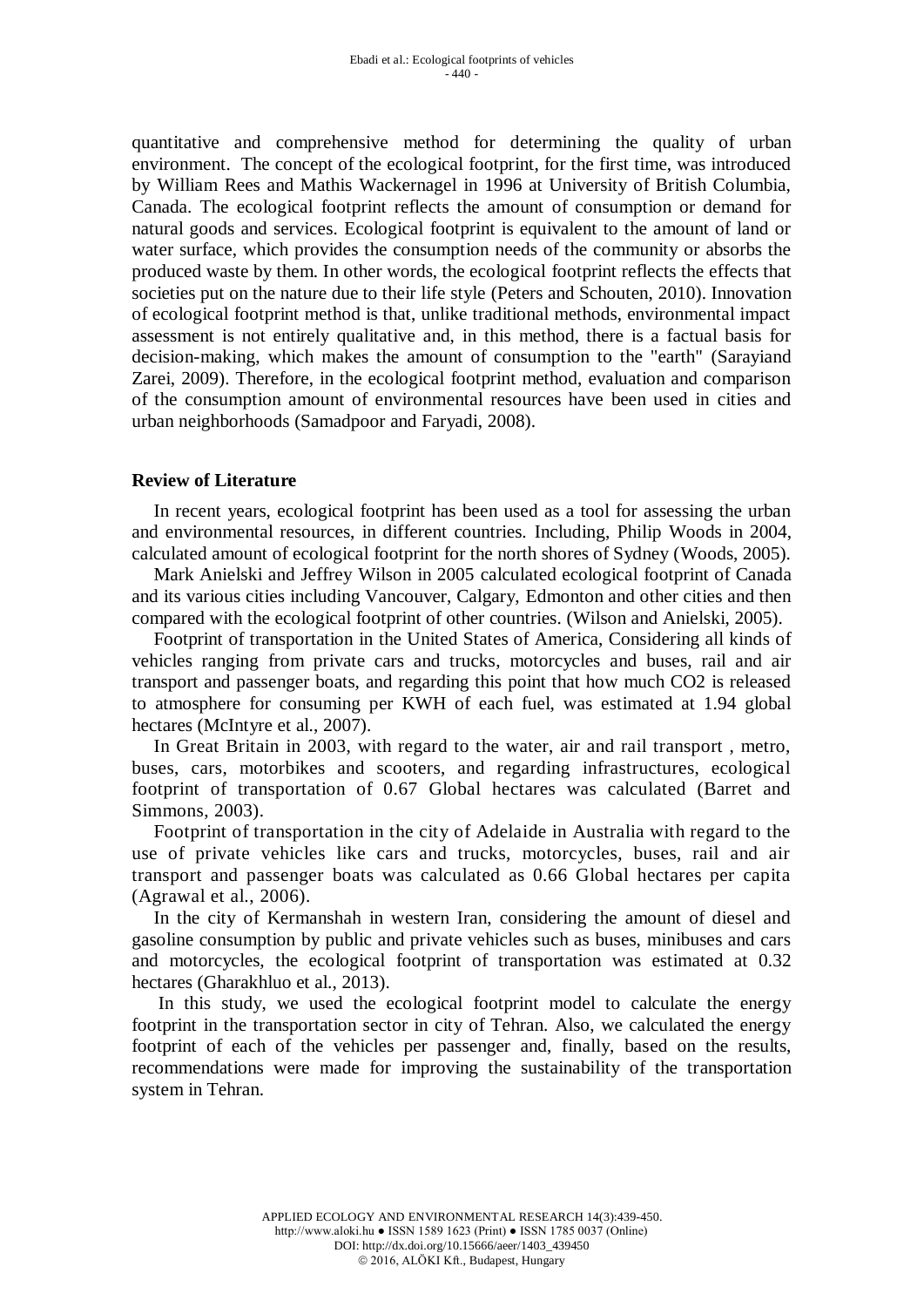# **Materials and Methods**

### *Studied area*

The studied area waa city of Tehran, the capital city of Islamic Republic of Iran (*Fig. 1*) and calculations were done based on data related to 2012 (the latest available data). Tehran's population in 2012 was equal to 8.25 million people. In 2012, area of Tehran was equal to 751  $km^2$  and population density was 112 persons per hectare (Transport and traffic studies Company of Tehran, 2012).



*Figure 1. Studied area, Tehran (Tehran Municipality, 2012)*

In Tehran, along with demographic changes, the transportation situation has changed as well. Changes in the city's population and transport indices, over the period 2010 to 2013, are shown in *Table 1*.

| Year                                   | 2010 | 2011 | 2012 | 2013 |
|----------------------------------------|------|------|------|------|
| Population (million)                   | 8.1  | 8.15 | 8.25 | 8.6  |
| Number of daily travel (million)       | 16.6 | 17   | 17.4 | 17.7 |
| Per capita car ownership               | 0.25 | 0.36 | 0.37 | 0.38 |
| Use of public transport rate (percent) | 50.6 | 54.7 | 56   | 56.1 |
| Petrol consumption (million liters)    | 3577 | 3538 | 3641 | 3736 |
| Diesel consumption (million liters)    | 950  | 1093 | 1337 | 1411 |
| CNG consumption (million cubic meters) |      |      | 485  | 485  |

*Table 1. Changes in the city's population and transport indices over the period 2010 to 2013.*

(Source: Transportation and Traffic Studies Company of Tehran, 2012)

Transportation and movement in Tehran are done using various vehicles such as buses, minibuses, taxis, subway, private cars, etc. The total number of daily trips in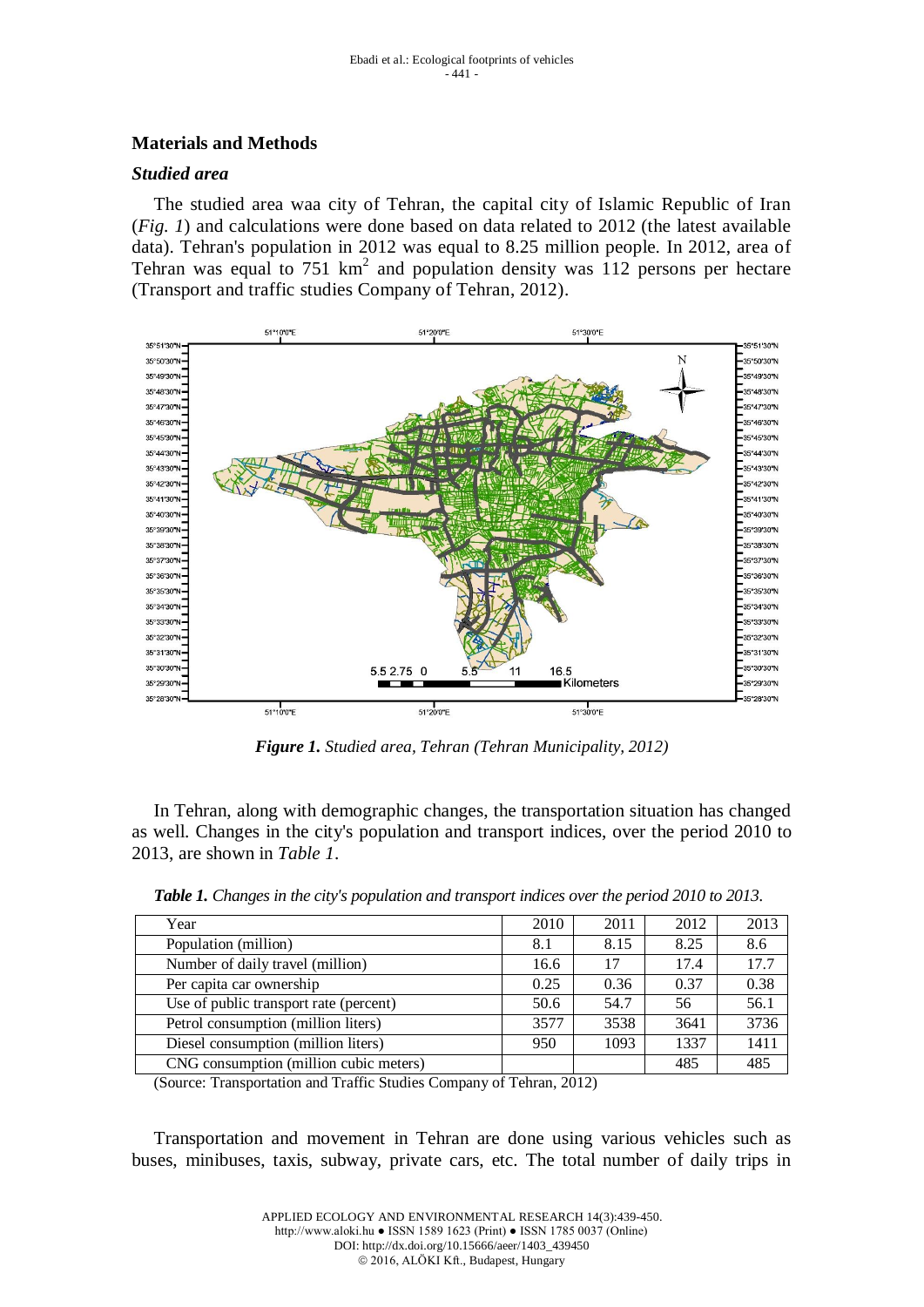Tehran in 2012 was equal to 17.4 million daily travel. Distribution of daily trips and the share of each of the vehicles in passenger transportation in Tehran are shown in *Table 2*.

| System     | Type of<br>vehicle | Total daily trips  |            | Movement    | Daily movement     |            |  |
|------------|--------------------|--------------------|------------|-------------|--------------------|------------|--|
|            |                    | Count<br>(million) | Percentage | Coefficient | Count<br>(million) | Percentage |  |
| Private    | Motorcycle         | 1.044              | 6          |             | 1.044              | 4.7        |  |
|            | Private car        | 6.8556             | 39.4       |             | 6.8556             | 30.95      |  |
| Public     | Subway             | 2.2272             | 12.8       | 1.5         | 3.3408             | 15         |  |
|            | <b>Bus</b>         | 3.0798             | 17.7       | 1.5         | 4.6197             | 20.85      |  |
|            | Minibus            | 0.174              |            | 1.8         | 0.261              | 1.3        |  |
| Semipublic | Taxi               | 4.0194             | 23.1       | 1.6         | 6.0291             | 27.2       |  |
| Total      |                    | 17.4               | 100        |             | 22.1505            | 100        |  |

*Table 2. Distribution of daily trips in Tehran in 2012*

(Source: Transportation and Traffic Studies Company of Tehran, 2012)

Also, types of fuels used in the transport sector in Tehran and the amount of each are provided in *Table 3*.

*Table 3. Fuel consumption in the transport sector in Tehran in 2012*

| Fuel type        | Annual consumption |
|------------------|--------------------|
| $CNG$ (cft)      | 17118              |
| Diesel (gallons) | 461868             |
| Petrol (gallons) | 353208464          |
| Electricity (GW) | 370.9              |

(Source: Transportation and Traffic Studies Company of Tehran, 2012)

# *Analysis Method*

# *Estimating ecological footprint of energy in the transport sector*

To calculate the ecological footprint of energy (land area required to absorb or sequester  $CO<sub>2</sub>$  emitted from burning fossil fuels used in urban transport), the footprint of each fuel is regarded separately because of the differences in the rate of  $CO<sub>2</sub>$  emissions per volume unit of each fuel (Ebadi et al, 2015; Shayesteh et al, 2014). In addition to the fuel consumed by vehicles traveling along a network, energy consumed in the process of network construction and annual road maintenance must be also reflected in the total transportation network footprint (Chi and Stone, 2005). Wackernagel and Rees (1996) estimated indirect carbon emissions for road construction and maintenance as equivalent to 45% of the total annual fuel consumed for vehicle travel (Shayesteh et al, 2014). To estimate the energy footprint, the amount of carbon emissions in the construction and maintenance of networks should be also added to the carbon produced by all types of vehicles (Zamba and Hadjibros, 2007). This estimate is multiplied by a carbon equivalence factor to estimate the area of forestland required to absorb the  $CO<sub>2</sub>$  emitted from fuel consumption in the studied area (Wiedmann and Lenzen, 2007). The equivalence factor for energy footprint is 1.26 (Ewing et al, 2010).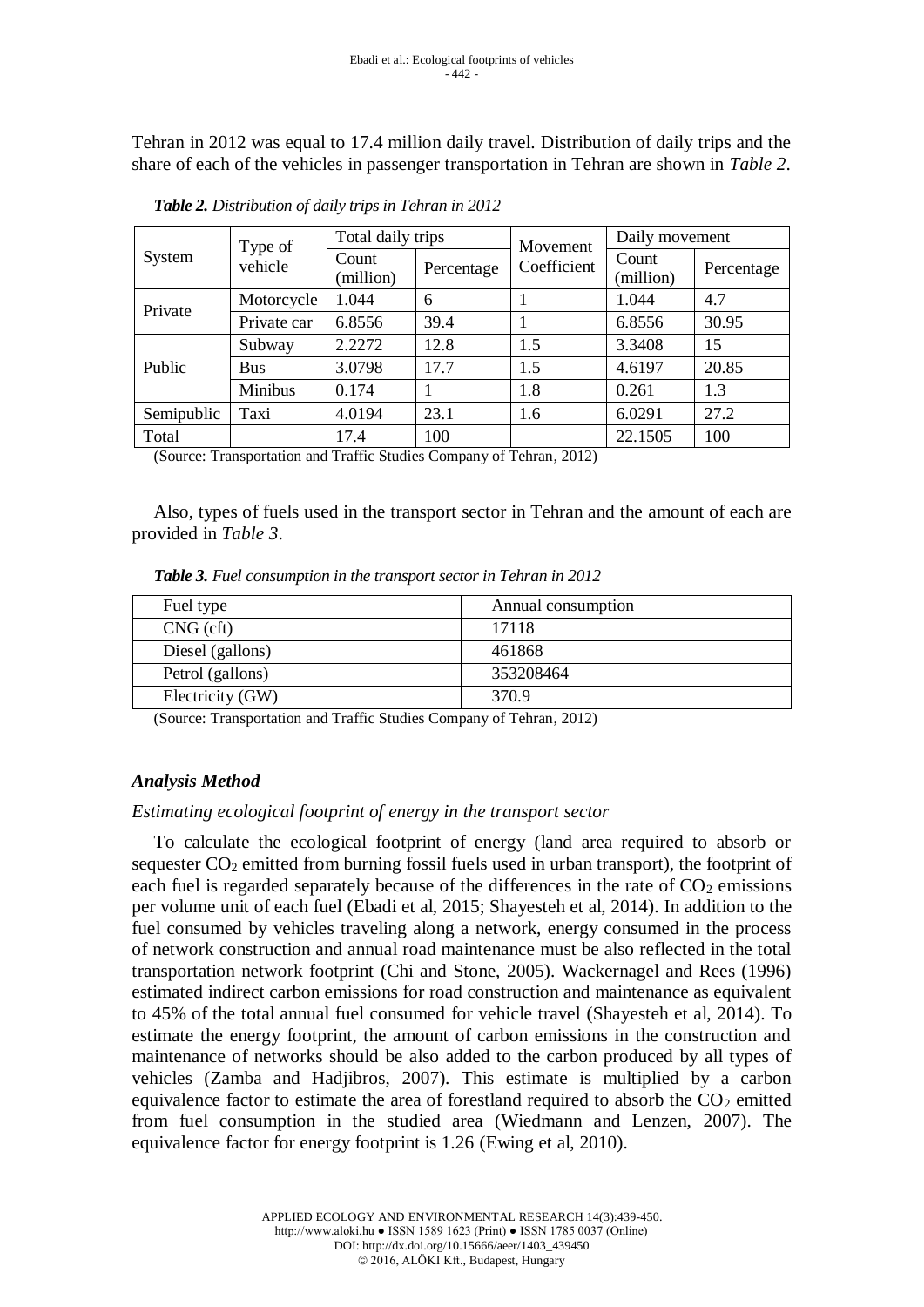Footprint is calculated for each of the used fossil fuels and electricity in transport network as follows:

### **I. Diesel**

Diesel fuel will produce approximately 138700 BTU per gallon which finally releases 19.95 ton of carbon per billion BTU (Pezzetta and Drossman, 2005) and each hectare of forestland would absorb 1.8 ton of carbon. So, the ecological footprints of diesel fuel are estimated using Equation 1:

$$
EF(d) = \frac{YC \times 138700 \times 19.95 \times 1.26}{1800000000}
$$
 (Eq. 1)

 $EF$  (d) = Diesel  $EF$  $YC = Yearly consumption (gallon)$ 

#### **II. Petrol**

Petrol would produce approximately 125000 BTU per gallon which finally releases 19.35 ton of carbon per billion BTU (Pezzetta and Drossman, 2005) and each hectare of forestland would absorb 1.8 ton of carbon. So, the ecological footprints of petrol p are estimated using Equation 2:

$$
EF(P) = \frac{YC \times 125000 \times 19.35 \times 1.26}{1800000000}
$$
 (Eq. 2)

 $EF$  (g) = Petrol  $EF$  $YC = Yearly consumption (gallon)$ 

### **III. CNG**

Per cubic foot of CNG, there is an amount of  $0.0532$  kg  $CO<sub>2</sub>$  (Climate Leaders -EPA, USA, 2012). Each hectare of forestland would absorb 1.8 ton of carbon. So, the ecological footprints of CNG are estimated using Equation 3:

$$
EF(CNG) = \frac{YC \times 0.0532 \times 1.26}{1.8}
$$
 (Eq. 3)

 $EF(CNG) = CNG EF$  $YC = Yearly consumption (cft)$ 

#### **IV. Electricity**

To calculate  $CO<sub>2</sub>$  emissions from electricity consumption, we must first determine the KJ amount in a certain amount of kWh. Then, the amount of coal used to produce kJ electricity consumption should be calculated (amount of coal needed to produce 20 kJ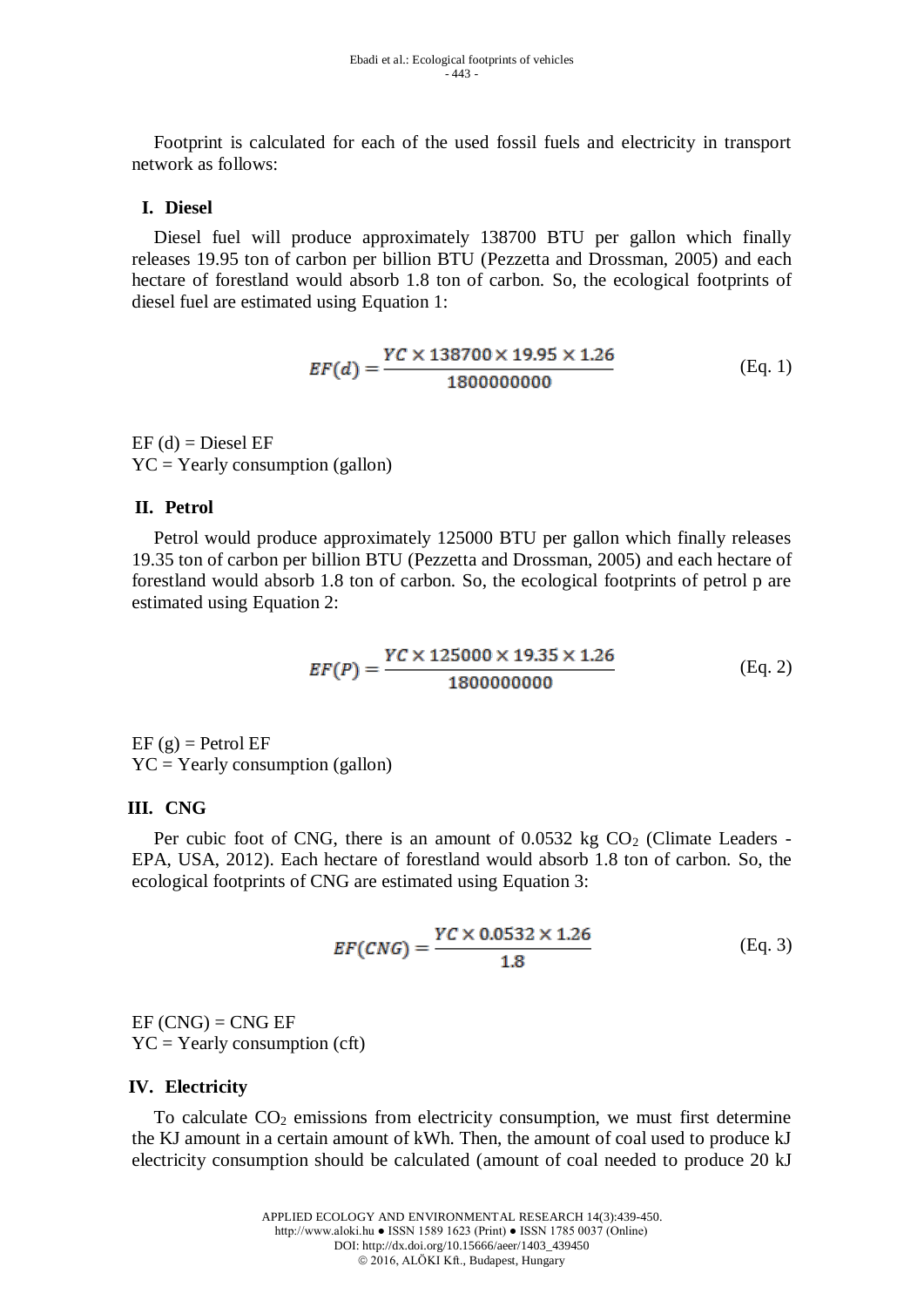of electricity, equal to 1 g). Finally, admitting the fact that there is 85% carbon in coal, it is possible to estimate the released  $CO<sub>2</sub>$  (Gharakhluo et al, 2013).

## *Estimating per capita ecological footprint of each vehicle*

In this study, the ecological footprint methods used in Colorado College (Pezzetta and Drossman, 2005) were modified and adapted to carry out the study. Thus, according to the daily consumption of fuels, the number of daily trips and number of people displaced ecological footprint of vehicles were estimate in  $m<sup>2</sup>$ . The amount of fuel consumption per vehicle for transporting a passenger is used to calculate the ecological footprint of each vehicles (*Table 4*).

*Table 4. Amount of fuel consumed to transport a passenger-kilometer by a variety of vehicles*

| Description                            | Private |            | Public and semipublic |                |       |
|----------------------------------------|---------|------------|-----------------------|----------------|-------|
|                                        | Car     | Motorcycle | Taxi                  | <b>Minibus</b> | Bus   |
| of fuel<br>consumed to<br>Amount       | 0.097   | 0.046      | 0.083                 | 0.025          | 0.011 |
| transport a passenger-kilometer(liter) |         |            |                       |                |       |

(Source: Transportation and Traffic Studies Company of Tehran, 2012)

Also, based on data obtained from Transportation and Traffic Studies Company of Tehran, distance traveled per trip for a variety of motor vehicles is 4.7 km and, for the subway, it is 12 km.

Therefore, footprint is calculated for each of the vehicles in transport network as follows:

i. Given that several movements take place on each trip, the number of daily trips for each vehicle is multiplied in movement coefficient to obtain the number of movements (*Table 2*), therefore:

$$
A = \frac{B}{C}
$$
 (Eq. 4)

- $A =$ Share of a passenger of all daily trips
- $B =$  Number of daily trips done by each vehicle
- $C =$  Number of daily movement done by each vehicle
- ii. Now, with regard to the amount of distance traveled by each vehicle per trip, the distance traveled by each passenger per day is calculated according to the following formula:

$$
D = A \times F \tag{Eq. 5}
$$

- $D = Distance$  traveled by each passenger per day
- $A =$  Share of a passenger of all daily trips
- iii. Amount of fuel consumption per passenger per kilometer is calculated according to the following formula:

$$
G = D \times H \tag{Eq. 6}
$$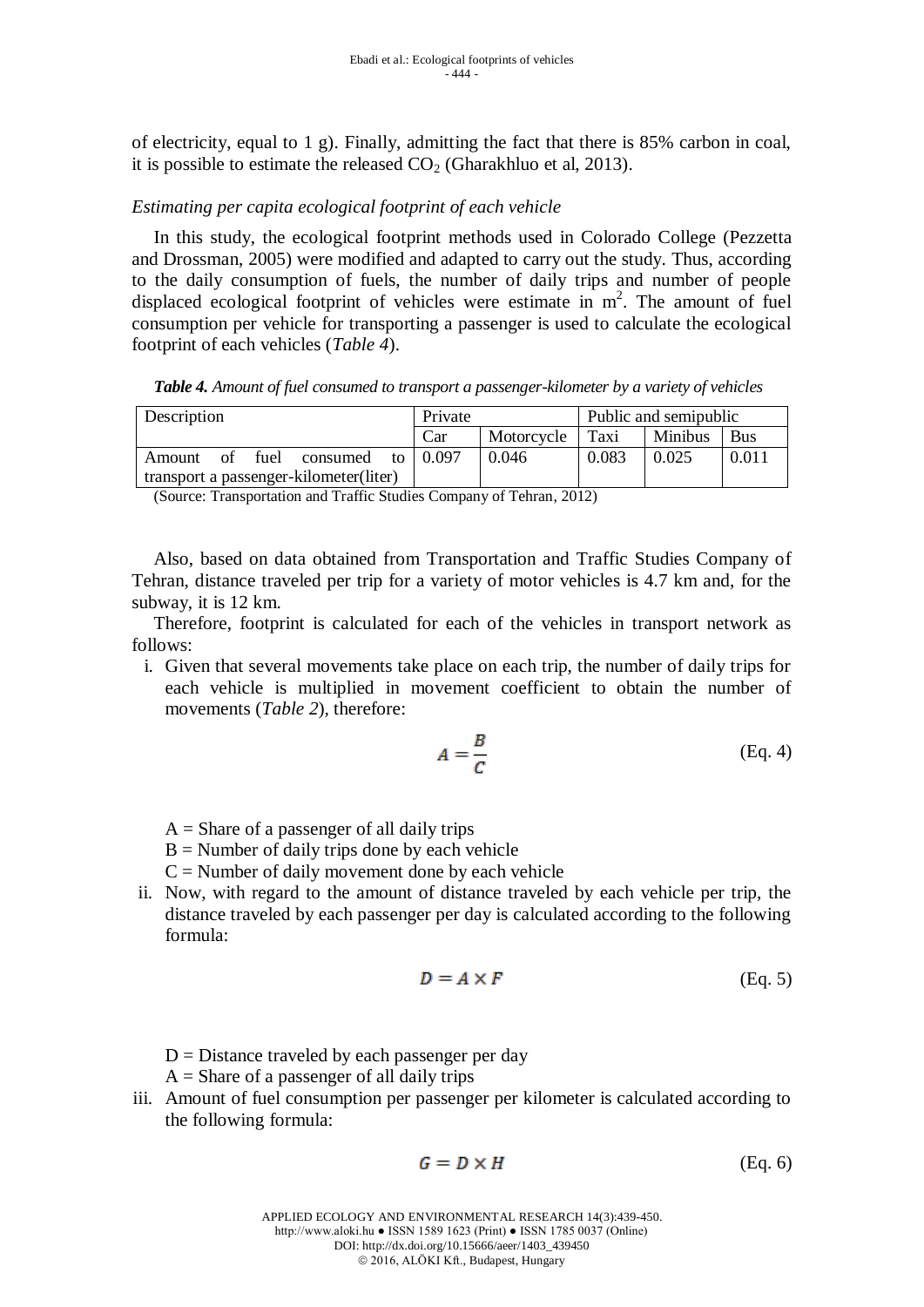- $G =$  Fuel consumption per passenger per kilometer
- $D = Distance$  traveled by each passenger per day
- $H =$  Fuel consumption for movement of a passenger with a variety of vehicles
- iv. Finally, per capita ecological footprint is calculated for each vehicle.

The methodology of this study is shown in the *Diagram 1*.



*Diagram 1. The method of calculating the ecological footprint of energy in urban transport system*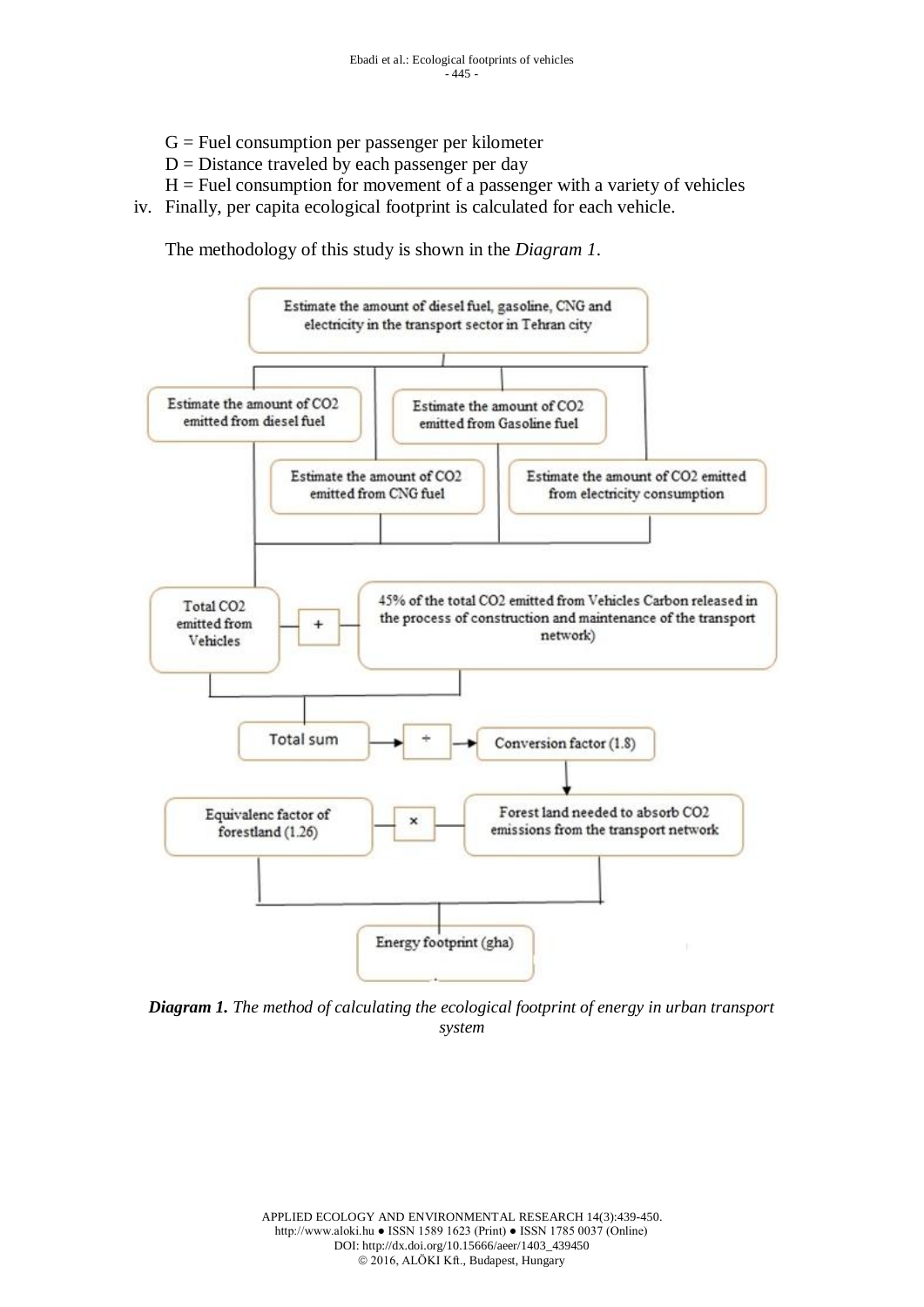# **Results**

# *Total ecological footprint of energy*

To calculate the energy footprint in the transport sector, the ecological footprint was calculated for each type of fuels and then they were combined. Then energy footprint for road construction and maintenance (45% of the carbon released from the consumption of all fuels) was also added.

Ecological footprint of each type of fuel used in transportation sector and energy footprint is provided in *Table 5* and *Figure 1*.

*Table 5. Ecological footprint of each type of fuels used in transportation sector in Tehran in 2012*

| Type<br>of fuel | Petrol      | Diesel     | CNG    | Electricity | Fuel used in<br>construction and<br>maintenance of | Total     |
|-----------------|-------------|------------|--------|-------------|----------------------------------------------------|-----------|
|                 |             |            |        |             | roads                                              |           |
|                 | 1628581.122 | 684145.476 | 624011 | 126507.6    | 1321532.3                                          | 4384777.5 |



*Figure 1. Ecological footprint of each type of fuels used in transportation sector in Tehran in 2012*

# *Ecological footprint of energy of each vehicle per passenger*

Ecological footprint of energy per passenger to each of the vehicles is provided in *Table 6* and *Figure 2*. It should be noted that the type of fuel consumed by buses and minibuses is diesel and that of taxis, motorcycles, and private cars is petrol. Also, in this section, to calculate the per capita ecological footprint subway, annual electricity consumption was divided by the number of annual movements and per capita annual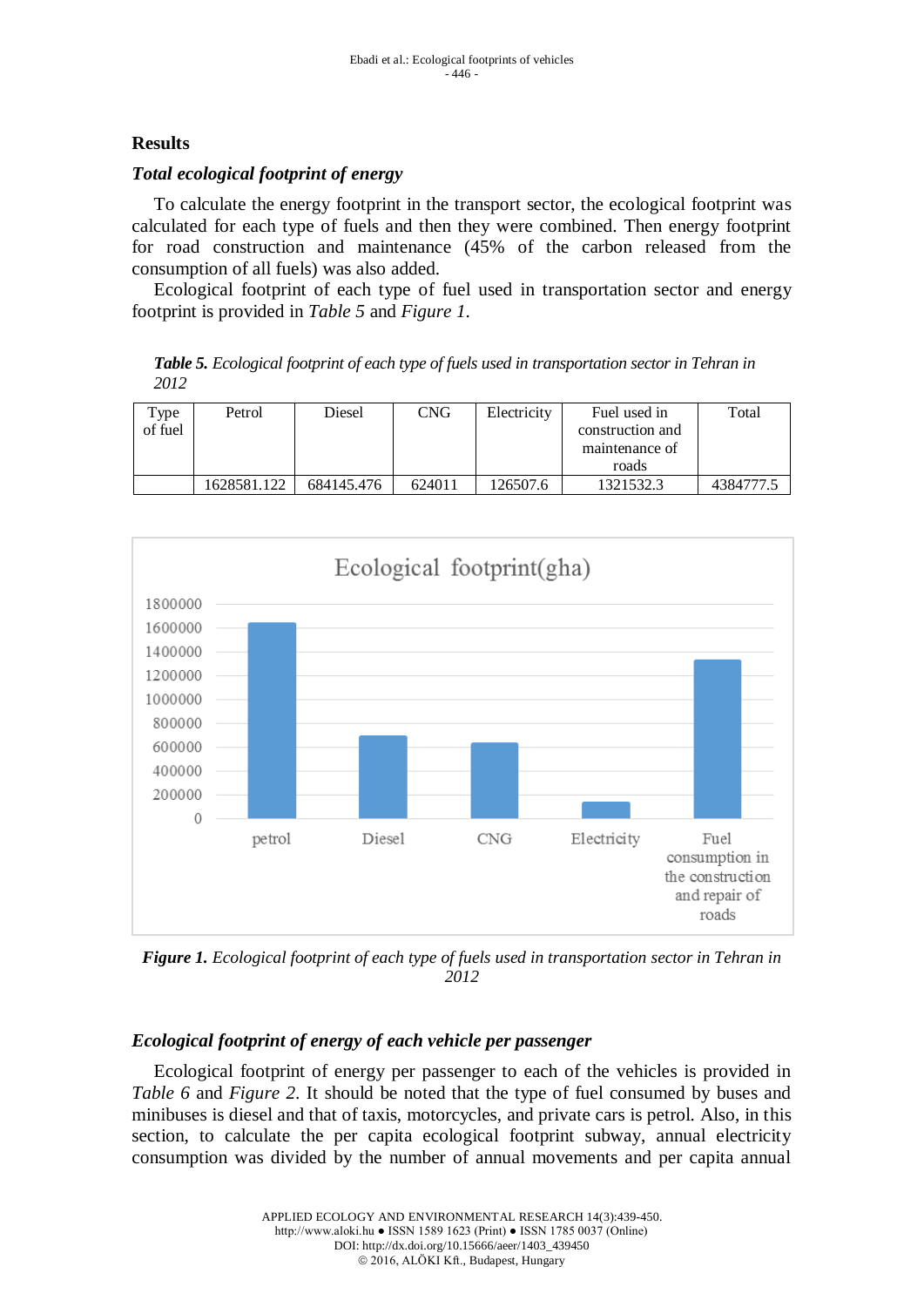consumption was calculated. Then, ecological footprint was calculated per capita electricity consumption.

| Type of<br>vehicle                                         | <b>Bus</b>   | <b>Minibus</b> | Taxi         | Subway       | Motorcycle   | Private car  |
|------------------------------------------------------------|--------------|----------------|--------------|--------------|--------------|--------------|
| A                                                          | 0.66         | 0.66           | 0.66         |              |              |              |
| D                                                          | 3.102        | 3.102          | 3.102        |              | 4.7          | 4.7          |
| G                                                          | 0.009        | 0.020          | 0.068        | 0.0008       | 0.057        | 0.12         |
|                                                            | (gallon)     | (gallon)       | (gallon)     | (kw)         | (gallon      | (gallon)     |
| Per capita<br>ecological<br>footprint<br>(m <sup>2</sup> ) | $0.138(m^2)$ | $0.307(m^2)$   | $0.913(m^2)$ | $0.002(m^2)$ | $0.765(m^2)$ | $1.612(m^2)$ |

*Table 6. Per capita ecological footprint for each vehicle in city of Tehran in 2012*



*Figure 2. Per capita ecological footprint for each of the vehicles in city of Tehran in 2012*

# **Discussion and Conclusion**

A prerequisite for sustainable development in transportation system is the creation of green spaces to absorb the carbon dioxide produced in this sector. The results of this study showed that the ecological footprint of energy in transportation system in Tehran was equal to 4,384,777.5 gha. This means that Tehran should has 4,384,777.5 ha forest to absorb carbon dioxide produced in the transportation sector; however, the whole forestland in Tehran is equal to 7670.5 ha. In other words, per capita ecological footprint of energy in the transportation system in Tehran equaled  $5315 \text{ m}^2$ , but per capita forestland in Tehran was equal to  $9.2 \text{ m}^2$ , representing the intense unsustainable development in transportation system in Tehran. Thus, Tehran has a deficit of per capita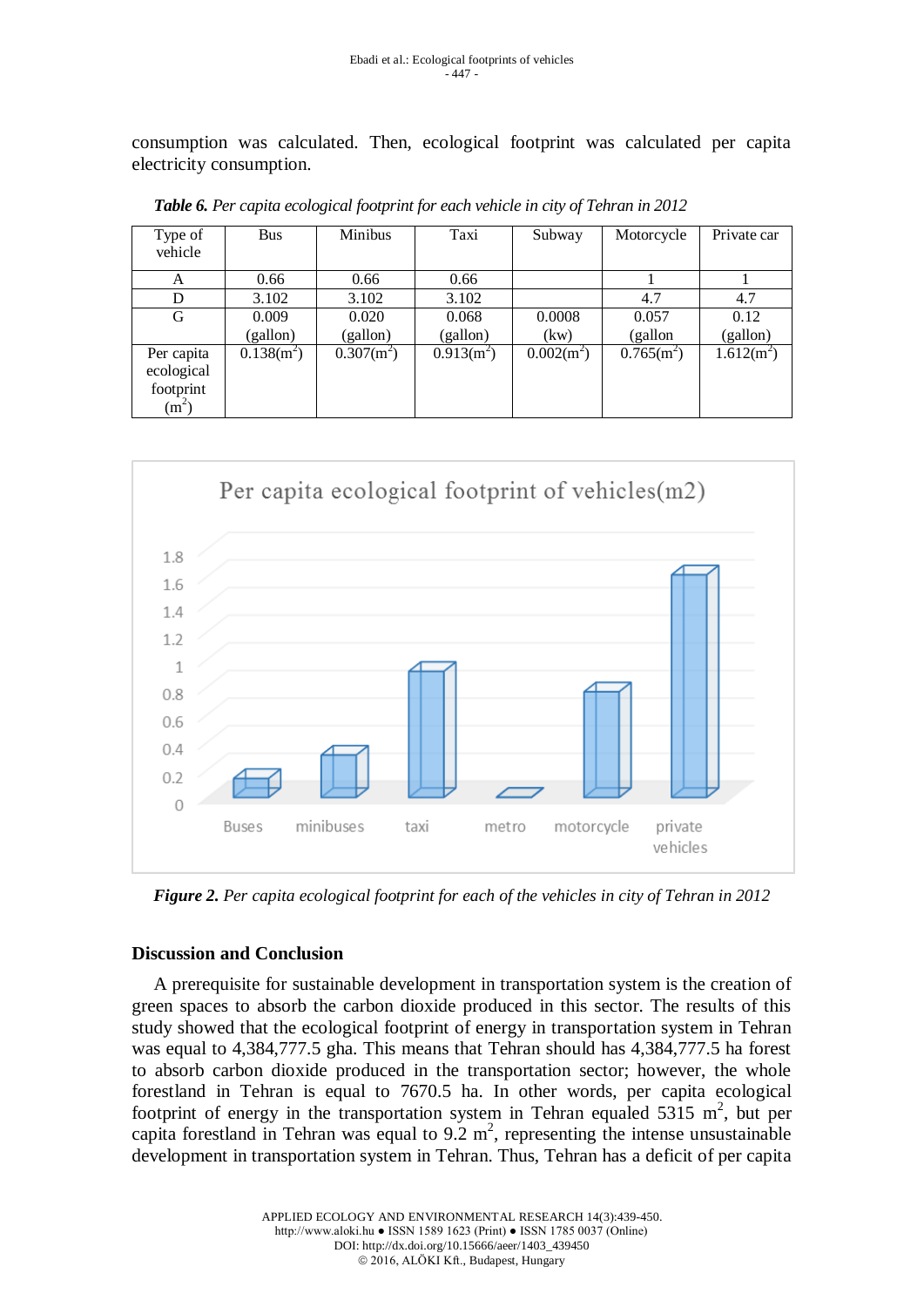forestland required to absorb  $CO<sub>2</sub>$  emissions from transportation sector with the value of 5305.8  $m^2$  and could not absorb and isolate the released  $CO_2$  in transportation sector. On the other hand, Tehran area equal to 751 square kilometers and forestland needed to absorb carbon dioxide released in the transportation sector is 58 times the size of Tehran. This estimation is comparable to other findings like the corresponding estimation for Oslo which is about 22.5 (Aall and Norland, 2002) and estimation for Isphahan which is about 18 (Shayesteh et al, 2014). Therefore, this pollution will disperse in Tehran and the surrounding areas, which causes many environmental problems.

Also, according to the results, it can be concluded that use of the subway system has minimum damaging effects on environmental resources and use of private cars has the most damaging effects on environmental resources. In other words, in the subway system for the movement of a passenger, 0.0008 kW electricity will be used and, to provide this amount of electricity,  $0.002 \text{ m}^2$  natural resources (land) is required. However, when using a private car, for every passenger, 0.12 (gallon) of fuel (petrol) is used and, to supply this amount of petrol,  $1.612 \text{ m}^2$  natural resources (land) is required. As a result, use of a private car results in the faster loss of environmental resources. With a look at the results, we can conclude that, if environmental degradation (erosion of resources caused by fuel consumption) caused by a subway passenger is assumed equal to 1 unit, so environmental degradation caused by any one passenger of buses, minibuses, taxis, motorcycles, and private cars will be equal to 69, 185, 456, 382, and 806 unit, respectively.

In a same study, in the city of Urmia in Iran, also private cars had the highest ecological footprint (Habibi et al, 2013) and the results of these two studies support each other.

Based on the above discussion, planning to increase sustainability in transportation sector in Tehran should be a priority for policy-makers.

# **Suggestions**

- 1) Reducing the use of private cars by applying techniques such as increasing fuel prices, parking cost, area and odd-even traffic control schemes, and expanding culture and education at all levels
- 2) Increasing satisfactions with using public transportation by techniques such as improving internal and external conditions of the public transport system, reduced latency, reduced waiting time, increased speed and regularity of movement, and creation of special lines by adopting new management practices
- 3) Using natural gas instead of gasoline and use of hybrid vehicles to optimize fuel consumption
- 4) Reducing gasoline consumption by gas consuming appliances
- 5) Restoring and improving urban transport fleet to cope with urban pollution
- 6) Replacing old cars with a suitable schedule
- 7) Reducing demand for urban trips with the expansion of the Internet, IT technology, and electronic systems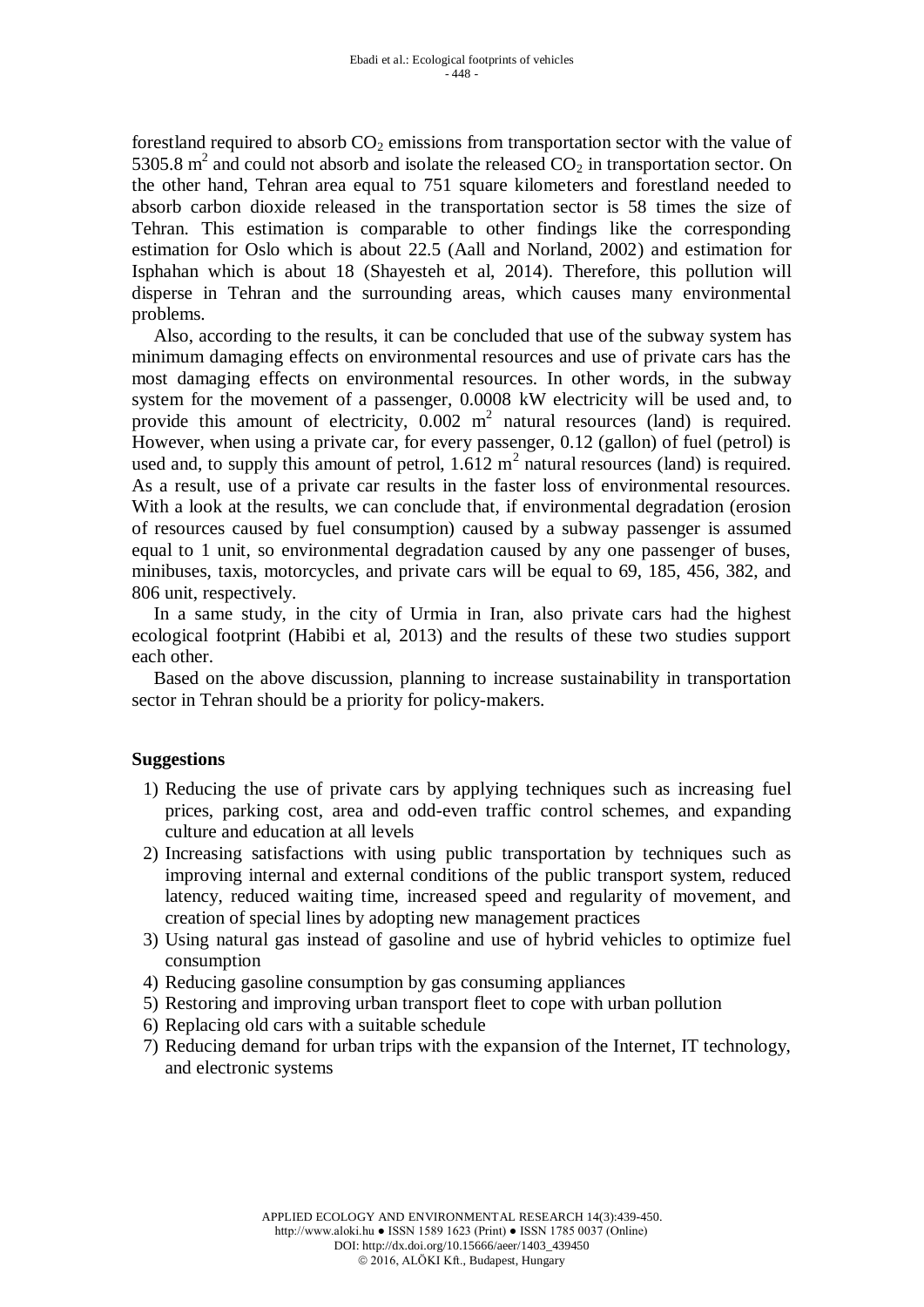#### **REFERENCES**

- [1] Aall, C., Norland, T.I. (2002): The Ecological Footprint of the City of Oslo. Centre for Development and the Environment & University of Oslo.
- [2] Agrawal, M., Boland, J., Filar, J. (2006): The Ecological Footprint of Adelaide City. Center for industrial and applied mathematics institute of sustainable systems and technologies, University of South Australia Mawson Lakes, 26 p.
- [3] Barrett, J., Simmons, C. (2003): An Ecological Footprint of the UK: Providing a Tool to Measure the Sustainability of Local Authorities. - Stockholm Environment Institute – York, 81p.
- [4] Chi, G., Stone, B. (2005): Sustainable Transport Planning: Estimating the Ecological Footprint of Vehicle Travel in Future Years. - J. Urban Planning and Development 131: 170-180.
- [5] Climate Leaders EPA, USA. (2012): Cross-Sector Guidance: Direct Emissions from Mobile Combustion Source. Retrieved January 10, 2012, from Center for Corporate Climate, [https://www.epa.gov/climateleadership/center-corporate-climate-leadership](https://www.epa.gov/climateleadership/center-corporate-climate-leadership-greenhouse-gas-inventory-guidance#Cross-Sector)[greenhouse-gas-inventory-guidance#Cross-Sector](https://www.epa.gov/climateleadership/center-corporate-climate-leadership-greenhouse-gas-inventory-guidance#Cross-Sector)
- [6] Ebadi, A., Moharram Nejad, N., Rahnamaee, M., Zarandi, S. (2015): Evaluating Sustainable Transportation of Tehran Applying Ecological Footprint Model. – Journal of Pure and Applied Microbiology 9: 495-504.
- [7] Ewing, B.D., Moore, S., Goldfinger, A., Oursler, A., Reed, A., Wackernagel, M. (2010): The Ecological Footprint Atlas 2010. - Oakland: Global Footprint Network, 113p.
- [8] Faryadi, S.H., Samadpoor, P. (2010): Determining the optimal fit using a variety of transportation methods to reduce the ecological footprint in Tehran. - Journal of Environmental Studies 54: 97-108. (In Persian).
- [9] Gharakhluo, M., Hataminejad, H., Baghvand, M., Yalve, M. (2013): Urban Sustainable Development Assessment with Regard to Footprint Ecological Method (Case Study: Kermanshah City). – Journal of Human Geography Research Quarterly 45(2):105-120. (In Persian).
- [10] Habibi, K., Rahimi, A., Abdi, M.H. (2013): Evaluation the ecological foot print of urban transportation as a novel approach to sustainable transport planning, Case Study: Urmia. - Journal of Planning Geographic Space 5: 99-116.
- [11] McIntyre, S., Peters, H.M., Christensen, M., Emmi, P., Martinson, W., Mielke, M., Senbel, M., Stark, D. (2007): The Ecological Footprint of Utah: A Sustainability Indicators Project of the Utah Population and Environment Coalition. - Utah Vital Signs: Salt Lake City, UT, USA, p. 59.
- [12] Peters, P., Schouten, F. (2010): Reducing the Ecological Footprint of Inbound Tourism and Transport to Amsterdam. – Journal of Sustainable Tourism 14: 141-156.
- [13] Pezzetta, W.E., Drossman, H. (2005): The Ecological Footprint of the Colorado College: An examination of sustainability; <http://www.coloradocollege.edu/sustainability/> EcoFootprint.pdf.
- [14] Samadpoor, P., Faryadi, S.H. (2008): Determination of the ecological footprint in high density areas of cities (Case Study: Elahiyeh Region of Tehran) - Journal of Environmental Studies 45: 63-72. (In Persian).
- [15] Sarayi, M.H., Zarei, F. (2009): Ecological footprint (EF) as an indicator of social sustainability. - Journal of Environmental Studies 50: 15-26. (In Persian).
- [16] Shayesteh, K., Melhosseini-Darani, K., Ildoromi, A. (2014): Estimating the Ecological Footprint of Transportation in the City of Isphahan (Iran). – Journal of Current World Environment 9(3): 760-767.
- [17] Transport and traffic studies Company of Tehran (2012). Selection of Statistics and Information urban transport of Tehran. - Press of Tehran Municipality, Tehran.